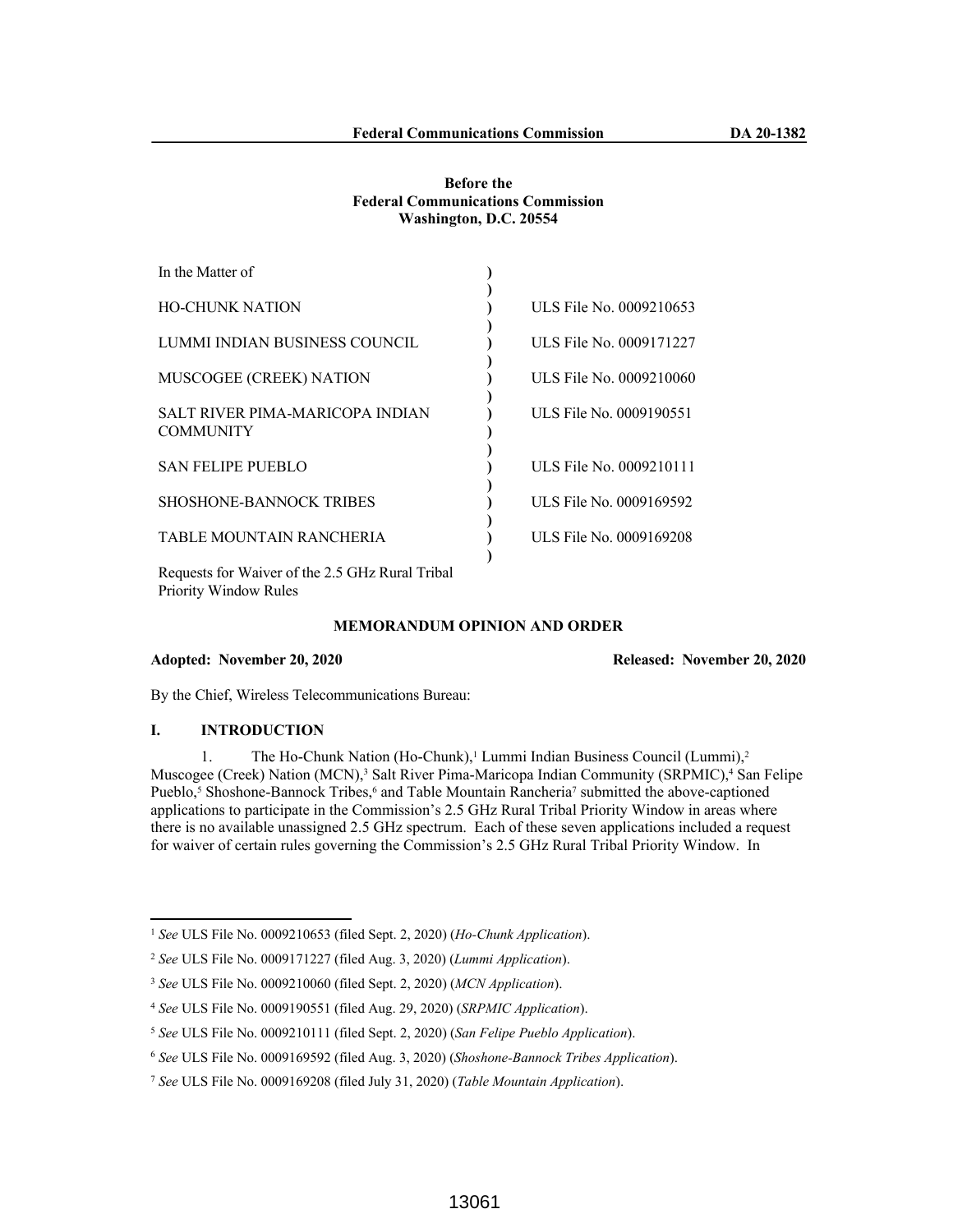addition to other relief, San Felipe Pueblo,<sup>8</sup> the Shoshone-Bannock Tribes,<sup>9</sup> and SRPMIC<sup>10</sup> each sought, in different forms, waiver of the 2.5 GHz Rural Tribal Priority Window rule limiting applications to areas where there is available unassigned 2.5 GHz spectrum in order to obtain an overlay license for their requested service areas.<sup>11</sup> Ho-Chunk,<sup>12</sup> MCN,<sup>13</sup> Lummi,<sup>14</sup> and Table Mountain<sup>15</sup> each sought waiver of non-spectrum-based rules, such as the requirements that the application cover eligible Tribal Land16 and that eligible Tribal Land be in a rural area.17 In this *Memorandum Opinion and Order*, we deny the requested spectrum-based waivers of San Felipe Pueblo, the Shoshone-Bannock Tribes, and SRPMIC because they fail to meet the Commission's waiver standard.18 To the extent that San Felipe Pueblo and the Shoshone-Bannock Tribes offer policy arguments in support of other forms of relief beyond a waiver of the unassigned spectrum requirement, we find such requests were not timely filed.19 We dismiss all

9 The Shoshone-Bannock Tribes request that all 2.5 GHz spectrum already licensed over their Tribal lands be relicensed to the Tribes or, in the alternative, that "a like-kind block of spectrum that is acceptable to the Tribe[s]" be granted in addition to granting an overlay license for the 2.5 GHz spectrum. *Shoshone-Bannock Tribes Application*, Waiver Request at 1.

<sup>10</sup> SRPMIC seeks the right to obtain any eligible 2.5 GHz spectrum "that becomes available over time should an incumbent license that covers its rural Tribal land be cancelled or terminated." *SRPMIC Application*, Waiver Request at 1. Furthermore, assuming that the Commission were to grant SRPMIC this requested waiver, SRPMIC seeks a limited waiver of the requirement that the Tribal Lands be rural. *See id.* ("To the extent that the southern area of SRPMIC's lands are not considered rural, SRPMIC seeks a waiver to obtain frequencies covering those nonrural areas should such frequencies become available.") (citing 47 CFR  $\S 27.1204(b)(3)$ ).

<sup>11</sup> *Transforming the 2.5 GHz Band*, Report & Order, 34 FCC Rcd 5446, 5469, para. 65 (2019) (*2.5 GHz Report and Order*).

 $12$  Ho-Chunk seeks waiver of the Tribal Land definition in section 27.1204(b)(2) of the Commission's rules to include off-reservation trust and fee parcels in Lynwood, Illinois, within its requested service area. *Ho-Chunk Application*, Waiver Request at 5-7.

<sup>13</sup> MCN seeks waiver of the rural lands requirement in in section 27.1204(b)(3) of the Commission's rules to include the Tulsa Metropolitan Area within its requested service area. *MCN Application*, Waiver Request at 1-4.

<sup>14</sup> Lummi filed a "Petition for Waiving the FCC Rules" but does not identify a specific rule from which it is seeking relief, nor does it include an actionable request or any proposed remedy. *Lummi Application*, Waiver Request at 1- 4.

<sup>15</sup> Table Mountain seeks waiver of the Tribal Land definition in section 27.1204(b)(2) of the Commission's rules to include off-reservation land called the Upper Rancheria within its requested service area. *Table Mountain Application*, Waiver Request at 1. The *Table Mountain Application* is defective in that it does not include a shapefile identifying the specific land in question, but we note there is no unassigned spectrum throughout the region surrounding Table Mountain's reservation land, also referred to as its rancheria.

<sup>16</sup> *See* 47 CFR § 27.1204(b)(2).

<sup>17</sup> *See* 47 CFR § 27.1204(b)(3).

<sup>18</sup> *See* 47 CFR § 1.925(b)(3).

<sup>19</sup> In addition to arguing for a waiver to obtain an overlay license where there is no unassigned spectrum, San Felipe Pueblo and the Shoshone-Bannock Tribes make policy arguments as to why the Commission should open up additional frequencies for Tribal entities and/or revisit its decision in the *2.5 GHz Report and Order* not to take

(continued….)

<sup>&</sup>lt;sup>8</sup> San Felipe Pueblo notes that licenses covering their rural Tribal lands already have been issued to one or more other entities and requests that the Commission "increase the bandwidth or make efforts to increase or find room in the available channels so that the Pueblo of San Felipe can make use of the bandwidth over the Pueblo for our educational, medical, economic and other needs." *San Felipe Pueblo Application*, Waiver Request at 1, 2, 3-4. San Felipe Pueblo also seeks waiver of the Tribal Land definition in section 27.1204(b)(2) of the Commission's rules to include certain off-reservation trust and fee land in New Mexico within its requested service area. *Id*. at 1-2, 3-4; *see* 47 CFR § 27.1204(b)(2).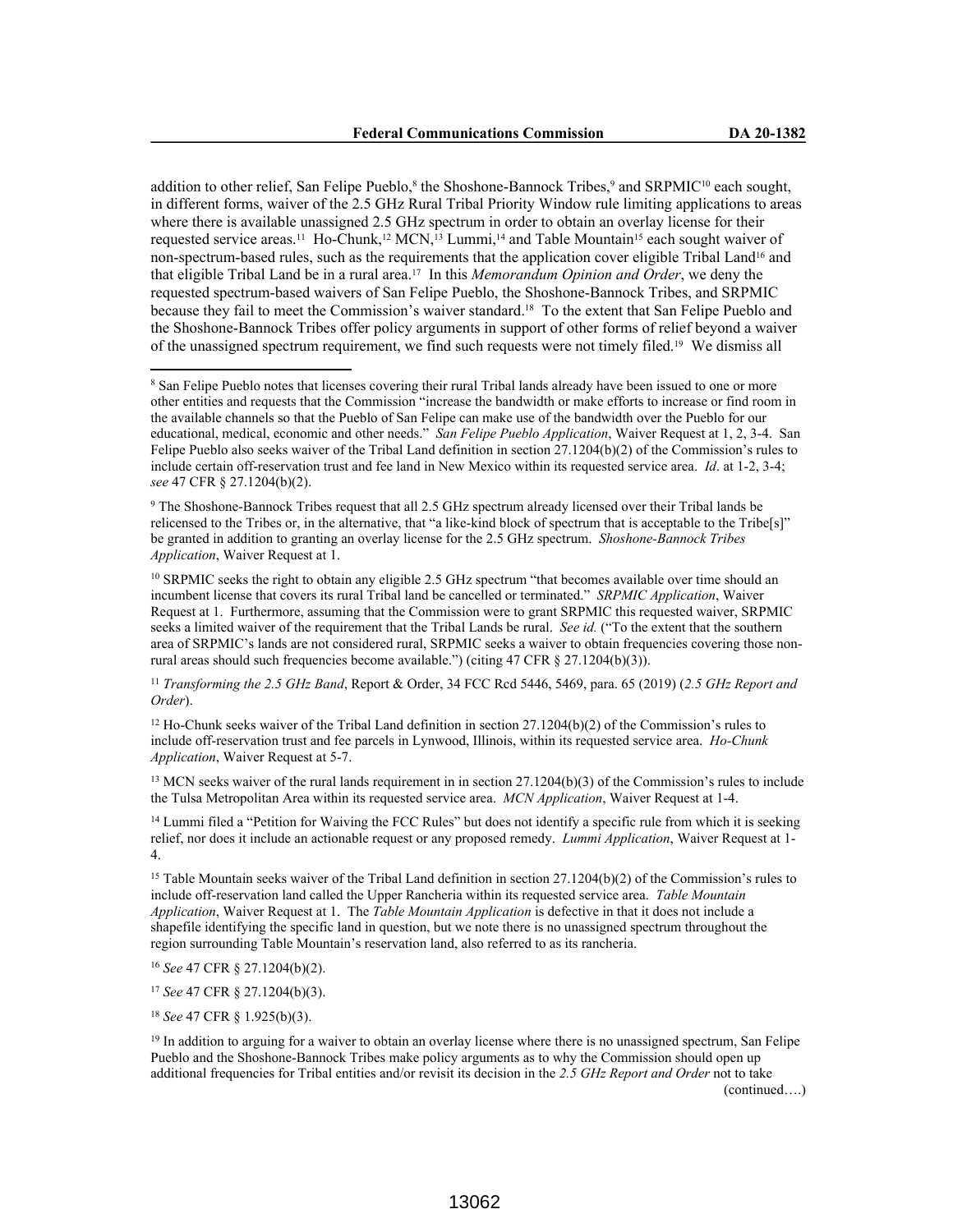other requested waivers of all of the foregoing applicants as moot due to the lack of available unassigned 2.5 GHz spectrum in the requested service areas.20 As such, we direct the Broadband Division of the Wireless Telecommunications Bureau to dismiss the Ho-Chunk, MCN, Lummi, San Felipe Pueblo, Shoshone-Bannock Tribes, SRPMIC, and Table Mountain applications.<sup>21</sup>

# **II. BACKGROUND**

2. In the *2.5 GHz Report and Order*, the Commission transformed the regulatory framework governing the 2.5 GHz band (2496-2690 MHz) in order to promote more efficient use of this spectrum to benefit Americans across the country, and particularly in rural and Tribal areas.22 Among other things, the Commission established a Rural Tribal Priority Window to provide eligible Tribal entities with a unique opportunity to apply for unassigned 2.5 GHz spectrum in order to address the acute problem of lack of access to broadband and advanced communications services in rural Tribal areas.<sup>23</sup> Successful applicants in the Rural Tribal Priority Window will be able to acquire licenses for all unassigned 2.5 GHz spectrum over their rural Tribal lands.<sup>24</sup>

3. The Commission determined that the Rural Tribal Priority Window would include only unassigned 2.5 GHz spectrum.25 The Commission explicitly declined in the *2.5 GHz Report and Order* to adopt suggestions from Tribal commenters that it permit Tribal entities to apply for already-licensed spectrum, noting that such proposals were outside the scope of the *NPRM* and would have a substantial adverse effect on existing licensees who are in compliance with the Commission's rules.26 In the *Bureau Procedures PN*, we reiterated that Rural Tribal Priority Window "applications will only be accepted for channel groups for which there is currently unassigned spectrum in the eligible portion of the 2.5 GHz band . . . over the relevant rural Tribal land."<sup>27</sup> We strongly encouraged potential applicants to conduct "due diligence to determine whether they will be able to provide service in the areas for which they intend to apply for licenses," an inquiry that should have included an evaluation of "how much unassigned

<sup>20</sup> 47 CFR § 1.934(e)(2) ("The Commission may dismiss applications that request spectrum which is unavailable because…[i]t was previously assigned to another licensee on an exclusive basis or cannot be assigned to the applicant without causing harmful interference.").

<sup>21</sup> *See* 47 CFR §§ 1.925(c)(ii), 1.934(d)(2), (e)(2). As an alternative and independent ground, we also direct the Broadband Division to dismiss the *Table Mountain Application* because it does not contain the required shapefile identifying the specific land in question. *See id.* § 1.934(d)(1).

<sup>22</sup> *2.5 GHz Report and Order*, 34 FCC Rcd at 5447, para. 3.

<sup>23</sup> *Id.* at 5463-69, paras. 47-65. at 5463-69, paras. 47-65.

<sup>24</sup> *Id.* at 5463-69, paras. 47-65. To the extent the Commission received mutually exclusive applications in the 2.5 GHz Rural Tribal Priority Window that comply with our rules, the Commission is required to use competitive bidding resolve the mutual exclusivity. *See* 47 U.S.C. § 309(j)(1). Following the completion of the 2.5 GHz Rural Tribal Priority Window, the Commission will make any remaining unassigned 2.5 GHz spectrum available for commercial use via competitive bidding. *Id.* at 5472, para. 75.

<sup>25</sup> *2.5 GHz Report and Order*, 34 FCC Rcd at 5469, para. 65.

<sup>26</sup> *Id.*

<sup>27</sup> *Wireless Telecommunications Bureau Announces Procedures for 2.5 GHz Rural Tribal Priority Window*, Public Notice, 35 FCC Rcd 308, 309, para. 3 (WTB 2020) (*Bureau Procedures PN*).

<sup>(</sup>Continued from previous page)

spectrum away from existing licensees. *See e.g., San Felipe Pueblo Application*, Waiver Request at 2; *Shoshone-Bannock Tribes Application*, Waiver Request at 1. These arguments might have been more appropriately included in petitions for reconsideration of the *2.5 GHz Report and Order,* but those were due to be filed with the Commission by November 25, 2019. *See Transforming the 2.5 GHz Band*, 84 Fed. Reg. 57343, 57343 (Oct. 25, 2019); 47 U.S.C. § 405(a); 47 CFR § 1.429(d).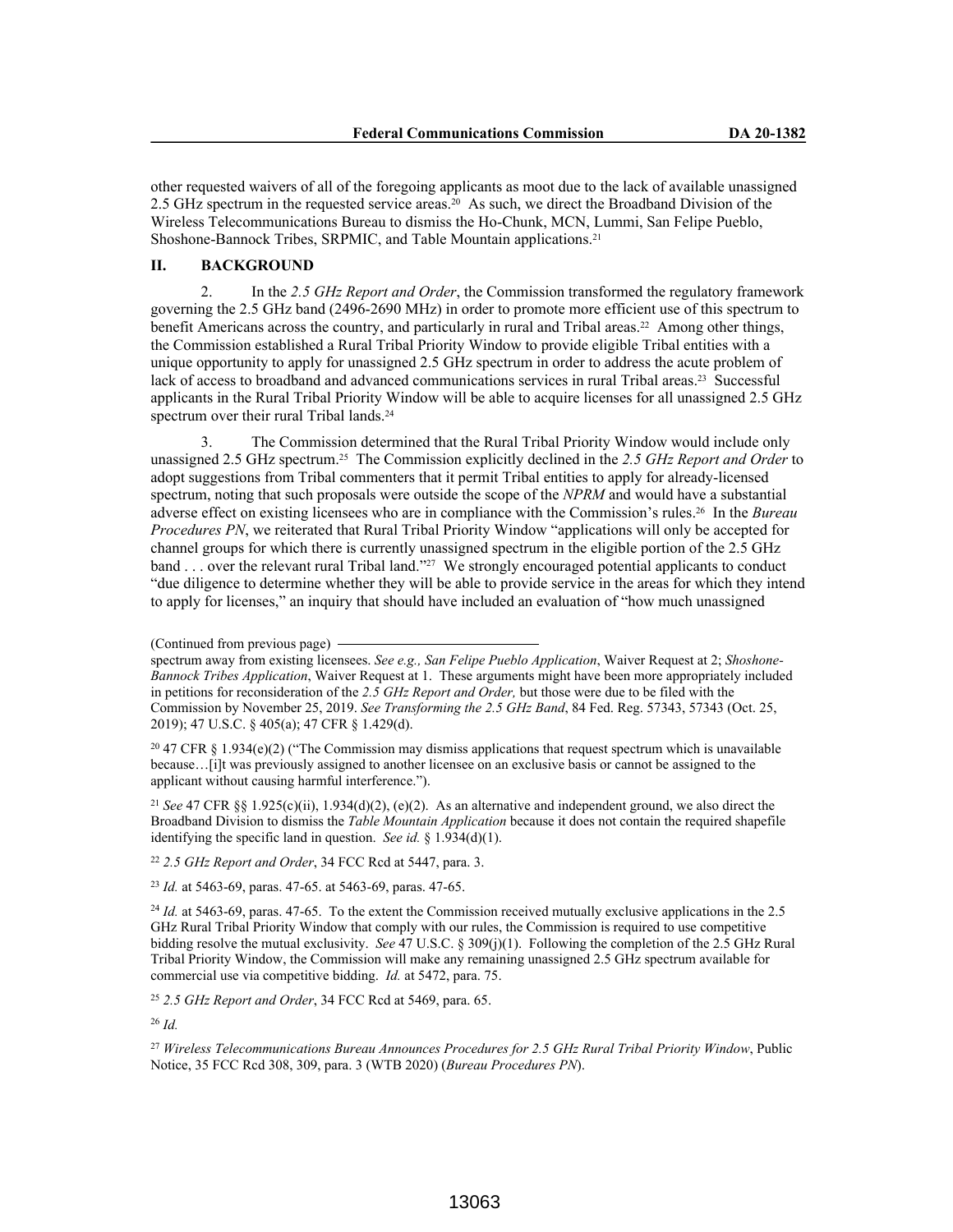eligible 2.5 GHz spectrum is available."<sup>28</sup>

### **III. DISCUSSION**

4. The Commission may grant a request for a waiver if it is shown that: (i) the underlying purpose of the rule(s) would not be served or would be frustrated by application to the instant case, and that a grant of the requested waiver would be in the public interest; or (ii) in view of unique or unusual factual circumstances of the instant case, application of the rule(s) would be inequitable, unduly burdensome or contrary to the public interest, or the applicant has no reasonable alternative.29 San Felipe Pueblo, the Shoshone-Bannock Tribes, and SRPMIC each submitted an application to participate in the Rural Tribal Priority Window that was accompanied by a request seeking waiver of the unassigned spectrum requirement to obtain an overlay license for 2.5 GHz spectrum in areas where there is no unassigned spectrum. Here, we find that San Felipe Pueblo, the Shoshone-Bannock Tribes, and SRPMIC showings fail to meet either prong of the Commission's waiver standard and accordingly deny their requests.

5. San Felipe Pueblo, the Shoshone-Bannock Tribes, and SRPMIC do not meet the first prong of the waiver standard because they do not demonstrate that the underlying purpose of the unassigned spectrum requirement would not be served or would be frustrated by its application to the instant cases.30 As discussed above, the underlying purpose of this requirement is to prohibit Tribal entities from applying for already-licensed spectrum because the grant of such applications "would have a substantial effect on existing licensees that are in compliance with our rules."<sup>31</sup> San Felipe Pueblo, the Shoshone-Bannock Tribes, and SRPMIC do not explain why, nevertheless, a waiver is warranted in each of their cases.<sup>32</sup>

6. San Felipe Pueblo, the Shoshone-Bannock Tribes, and SRPMIC likewise fail to meet the second prong of the Commission's waiver standard, as they demonstrate no unique or unusual factual circumstances that make application of the rule contrary to the public interest in their cases.33 San Felipe Pueblo, the Shoshone-Bannock Tribes, and SRPMIC are identically positioned to every other eligible Tribal entity with no unassigned 2.5 GHz spectrum available over their rural Tribal lands and do not demonstrate in their waiver request how these general circumstances bear on the goal of the unassigned

<sup>30</sup> *See* 47 CFR § 1.925(b)(3)(i). Section 1.925(b)(2) specifically requires waiver requests to "contain a complete explanation as to why the waiver is desired." *Id.* § 1.925(b)(2).

<sup>31</sup> *2.5 GHz Report and Order*, 34 FCC Rcd at 5469, para. 65.

<sup>33</sup> *See* 47 CFR § 1.925(b)(3)(ii).

<sup>28</sup> *Id.* at 309, para. 5.

<sup>29</sup> 47 CFR § 1.925(b)(3); *see Bureau Procedures PN*, 35 FCC Rcd at 312, para. 15 ("Waiver requests will be considered on a case-by-case basis using the Commission's waiver standard contained in Section 1.925 of the rules.").

<sup>&</sup>lt;sup>32</sup> The *Bureau Procedures PN* specified that waivers would be considered using the standard in section 1.925 of the Commission's rules. *Bureau Procedures PN*, 35 FCC Rcd at 312, para. 15. Although SRPMIC's waiver request instead cites section 1.3 of the Commission's rules, *SRPMIC Application*, Waiver Request at 1, we will consider SRPMIC's request under section 1.925 because these waiver standards "have been found to be substantially the same." *Ted W. Austin, Jr. Application for Review of Order Denying Request for Waiver of Down Payment Deadline for Auction 62*, Memorandum Opinion and Order, 30 FCC Rcd 3486, 3488 n.18 (2015) (citing *Bellsouth Corp. v. FCC*, 162 F.3d 1215, 1225 n.10 (D.C. Cir. 1999)). Pursuant to the applicable standard in section 1.925, SRPMIC has not demonstrated that the underlying purpose of the relevant Commission rules would not be served or would be frustrated by its application here because the requested waiver would defeat the Commission's determination that canceled or terminated incumbent licenses in this band automatically revert to the co-channel county-based licensee or, in the absence of such a licensee, to the Commission. *See* 47 CFR §§ 27.1209(b), 1.955; *2.5 GHz Report and Order*, 34 FCC Rcd at 5473, para. 77.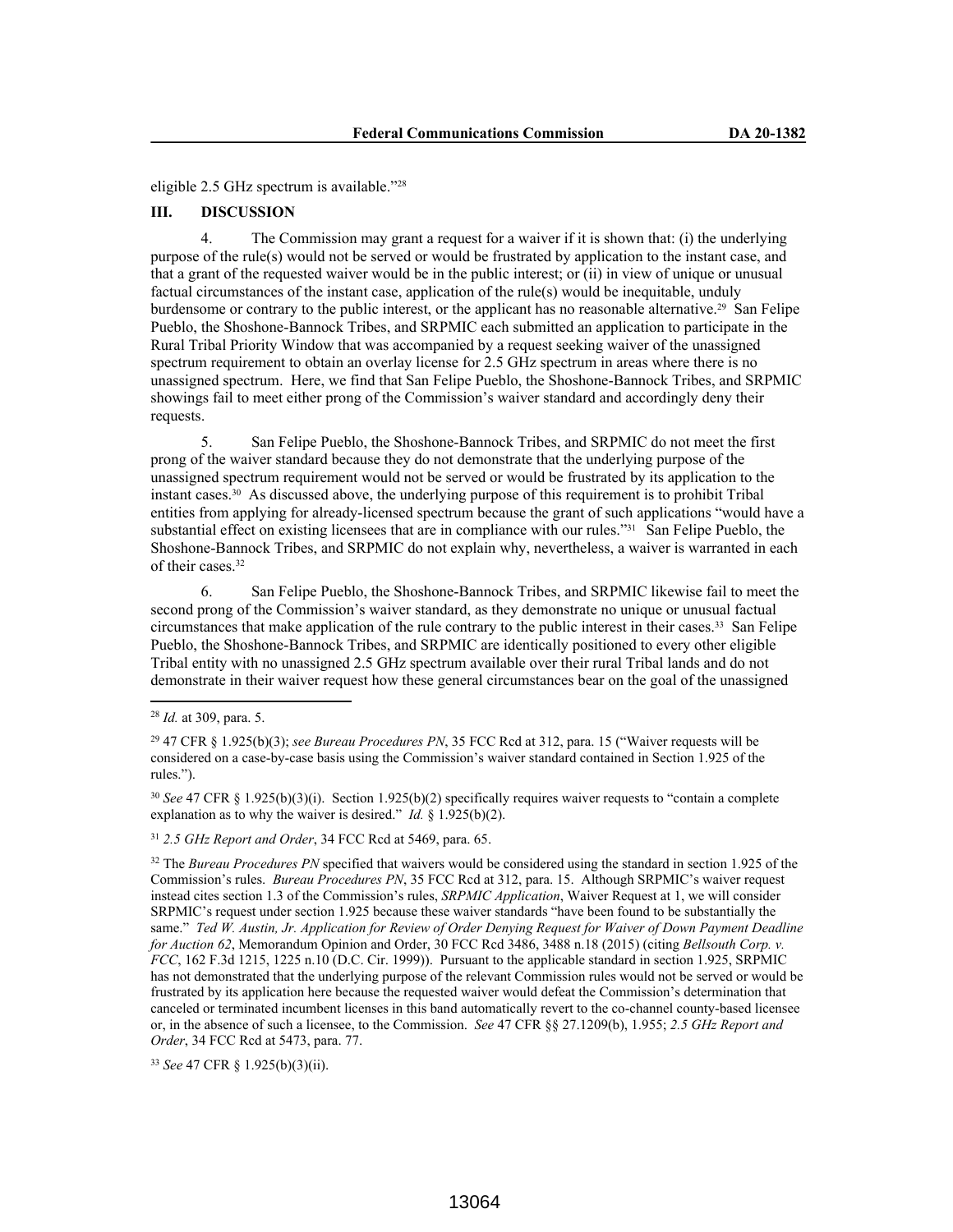spectrum requirement.<sup>34</sup> Although San Felipe Pueblo and SRPMIC describe the impact of the COVID-19 pandemic on their respective communities,35 granting an overlay license would not help with their response to the pandemic because, without the consent of the existing licensees, the Tribes could not use the spectrum to provide service unless and until the existing licenses expired.36 For these reasons, we must deny the spectrum-based waiver requests of San Felipe Pueblo, the Shoshone-Bannock Tribes, and SRPMIC, and, given the absence of unassigned spectrum in their requested service areas, all other requests for relief in these applications are thus rendered moot and are dismissed without consideration of their merits. We therefore direct the Broadband Division to dismiss the San Felipe Pueblo, Shoshone-Bannock Tribes, and SRPMIC applications because they request unavailable spectrum and, in the event of the denial of their waiver requests, fail to seek any alternative relief that complies with our rules.<sup>37</sup>

7. In a similar vein, Ho-Chunk, Lummi, MCN, and Table Mountain each submitted an application, accompanied by a waiver request, to participate in the Rural Tribal Priority Window in areas where there is no available unassigned 2.5 GHz spectrum.<sup>38</sup> These applications included a request for waiver of one or more of the 2.5 GHz Rural Tribal Priority Window rules, but they did not seek waiver of the unassigned spectrum rule.39 The lack of unassigned 2.5 GHz spectrum in their requested service areas makes the Ho-Chunk, Lummi, MCN, and Table Mountain waiver requests moot, and we dismiss these requests without addressing the merits. We therefore direct the Broadband Division to dismiss the Ho-Chunk, Lummi, MCN, and Table Mountain applications.<sup>40</sup>

## **IV. ORDERING CLAUSE**

8. Accordingly, IT IS ORDERED, pursuant to Section 4(i), 303(c), and 309(a) of the Communications Act of 1934, as amended, 47 U.S.C. § 154(i), 303(c), and 309(a) and Section 1.925(b)(3) of the Commission's Rules, 47 CFR § 1.925(b)(3), that the waiver requests filed by the Ho-Chunk Nation on September 2, 2020, Lummi Indian Business Council on August 3, 2020, Muscogee (Creek) Nation on September 2, 2020, Salt River Pima-Maricopa Indian Community on August 19, 2020, San Felipe Pueblo on September 2, 2020, Shoshone-Bannock Tribes on August 3, 2020, and Table Mountain Rancheria on July 31, 2020 ARE DENIED to the extent specified in this Memorandum Opinion and Order and otherwise ARE DISMISSED as specified herein.

<sup>37</sup> *See* 47 CFR § 1.925(c)(ii), 1.934(d)(2), (e)(2).

<sup>38</sup> *See Ho-Chunk Application*; *Lummi Application*; *MCN Application; Table Mountain Application*.

<sup>39</sup> *See generally Ho-Chunk Application*, Waiver Request; *Lummi Application*, Waiver Request; *MCN Application*, Waiver Request; *Table Mountain Application*, Waiver Request.

<sup>40</sup> 47 CFR § 1.925(c)(ii), 1.934(d)(2), (e)(2). As an alternative and independent ground for the dismissal of the *Table Mountain Application*, we find that it is defective because it does not contain the required shapefile identifying the specific land in question. *See id.* § 1.934(d)(1) (stating that the Commission may dismiss an application that is "incomplete with respect to required answers to questions, informational showings, or other matters of a formal character").

<sup>34</sup> *See generally San Felipe Pueblo Application*, Waiver Request; *Shoshone-Bannock Tribes Application*, Waiver Request; *SRPMIC Application*, Waiver Request.

<sup>35</sup> *San Felipe Pueblo Application*, Waiver Request at 2; *SRPMIC Application*, Waiver Request at 1, 2.

<sup>36</sup> Likewise, the Shoshone-Bannock Tribes broadly assert that the Commission unlawfully granted spectrum licenses over its Tribal Lands in violation of the Fort Bridger Treaty of 1868, *Shoshone-Bannock Tribes Application*, Waiver Request at 1, but they do not demonstrate how the terms of that Treaty could be read to address the Commission's exclusive authority over radio spectrum. *See United States v. Sw. Cable Co.*, 392 U.S. 157, 168 (1968) (stating that the Commission is "expected to serve as the single Government agency with unified jurisdiction and regulatory power over all forms of electrical communication, whether by telephone, telegraph, cable, or radio" (internal quotation marks and footnotes omitted)).